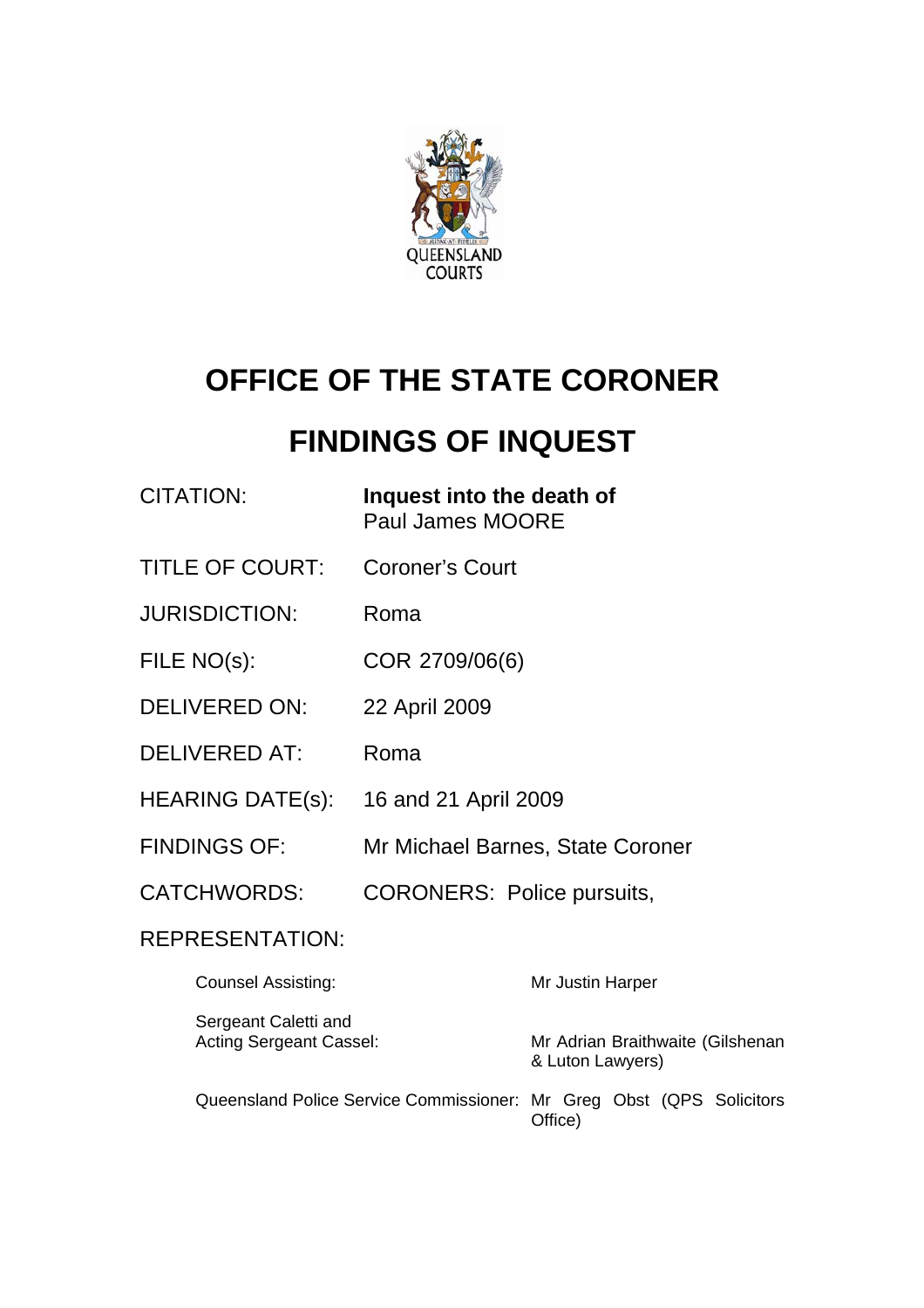# **Table of contents**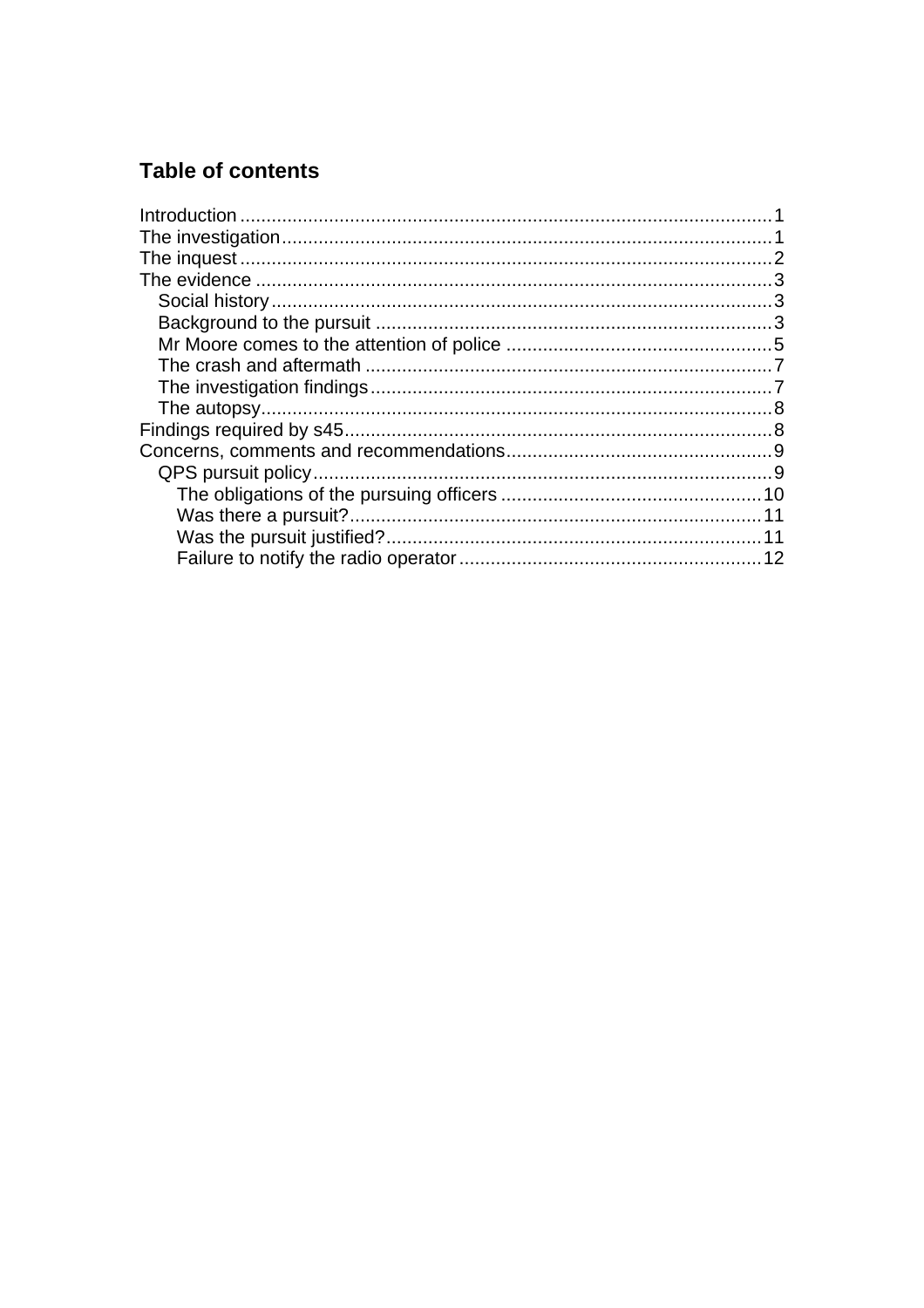<span id="page-2-0"></span>The *Coroners Act 2003* provides in s45 that when an inquest is held into a death in custody, the coroner's written findings must be given to the family of the person who died, each of the persons or organizations granted leave to appear at the inquest and to various specified officials with responsibility for the justice system including the Attorney-General and the Minister for Police and Corrective Services. These are my findings in relation to the death of Paul James Moore. They will be distributed in accordance with the requirements of the Act and posted on the website of the Office of the State Coroner.

# **Introduction**

Late on the afternoon of 22 September 2006, Paul Moore drove away from the Injune Hotel having spent the preceding few hours drinking in the public bar. Minutes later he was detected by a local police officer speeding along the Carnarvon Highway. Ignoring the officer's direction to stop, he turned abruptly onto an unpaved road and soon sped out of sight. Two kilometres further on Mr Moore's vehicle impacted a tree, causing the vehicle to split in two and killing him almost instantly. He was 35 years old.

These findings

- confirm the identity of the deceased man, the time, place and medical cause of his death;
- examine the events leading up to the crash and seek to explain how it occurred; and
- consider whether the police officers involved acted in accordance with the Queensland Police Service (QPS) policies and procedures then in force.

As this is an inquest and not a criminal or civil trial, these findings will not seek to lay blame or suggest anyone has been guilty of a criminal offence or is civilly liable for the death.

In a later bracket of evidence consideration shall be given to whether any changes to current policies or practices would reduce the likelihood of deaths occurring in similar circumstances in the future.

As the death followed an attempted interception by police and the incident was investigated by other police officers, the findings also critique the quality of that investigation.

# **The investigation**

The investigation was overseen by the QPS Ethical Standards Command and a detailed report was prepared by Inspector Brendan Smith.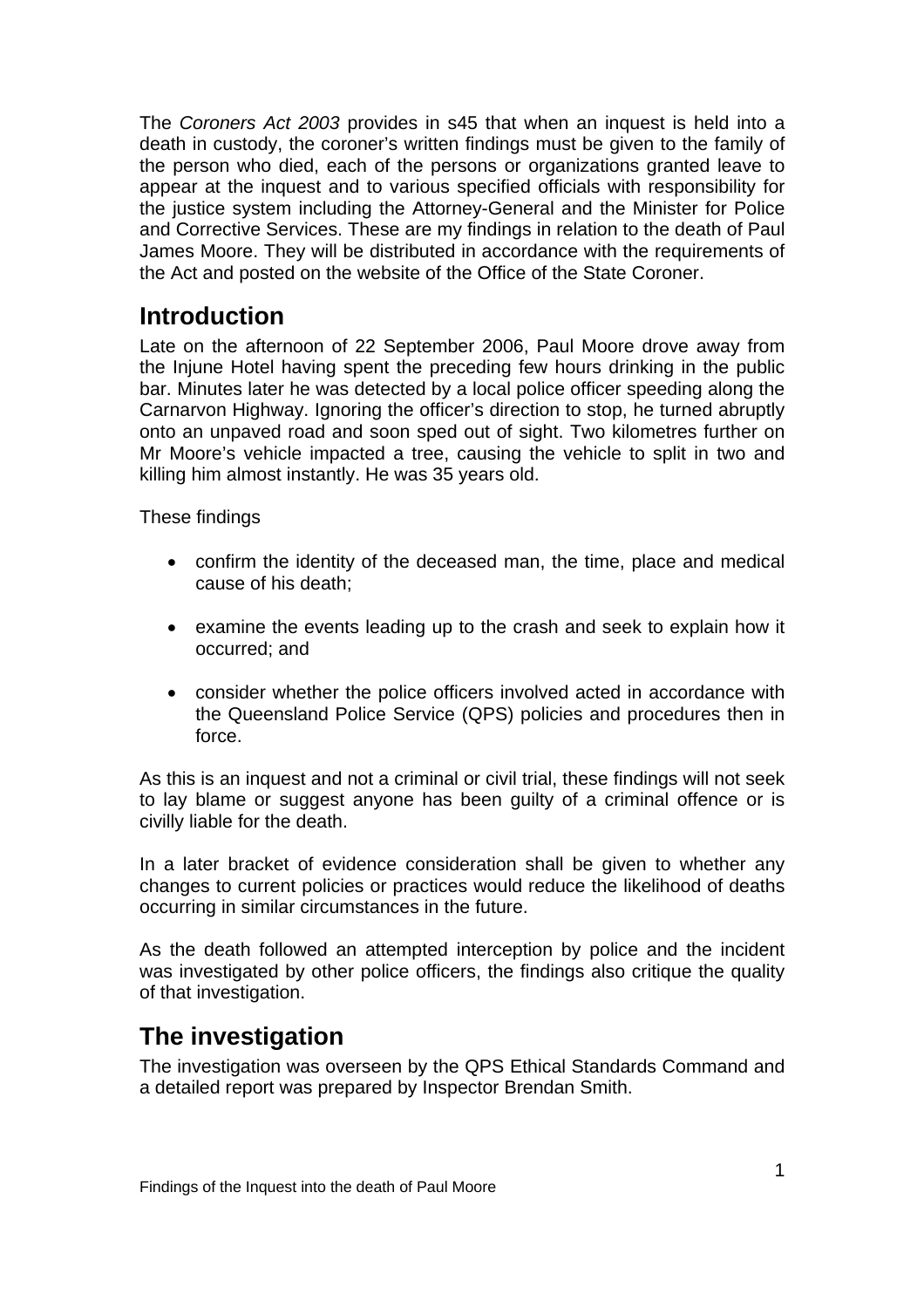<span id="page-3-0"></span>The early stages of the investigation were co-ordinated by the District Officer, Inspector Graham Coleman, who attended the scene. He conducted breath tests on both officers involved, Senior Constable Cassel and Sergeant Caletti at 6:15pm and conducted initial taped interviews to obtain their version of events. He arranged for other officers to secure the scene overnight and until the arrival of ESC officers the following day.

Scenes of crime and traffic investigation officers attended the scene. A comprehensive set of photographs was taken. Sergeant Darryl Morrison of the Ipswich District Accident Investigation Squad surveyed the scene using a Total Station Theodolite from which a detailed forensic map was prepared. He later provided a report addressing the likely cause of the accident along with a speed analysis.

Mr Moore's vehicle underwent a mechanical inspection by a QPS vehicle inspection officer and the calibration history of the radar unit in the vehicle driven by Senior Constable Cassel was obtained.

On arrival, ESC investigators took up with Inspector Coleman and attended the scene on the morning of 23 September 2006. Interviews were then conducted with the two officers involved, along with witnesses relevant to events at the Injune Hotel in the lead up to the accident.

Mr Moore's body was transported to Toowoomba and identified by his mother Shirley Moore on the afternoon of 24 September 2006. An autopsy examination was conducted on 27 September 2006 and blood and urine samples obtained for toxicology testing.

I am satisfied this matter has been thoroughly investigated by Inspector Smith and that all appropriate sources of information were accessed and the data analysed. Although I do not necessarily agree with all his conclusions, I commend the inspector on his efforts.

## **The inquest**

A pre-hearing conference was held in Brisbane on 4 February 2009. Mr Harper was appointed Counsel Assisting. Leave to appear was granted to the Commissioner of the Police Service and the two police officers involved. A list of witnesses was settled and the issues to be examined during the inquest were agreed upon.

The inquest commenced in Brisbane on 16 April 2009. The inquest resumed at Roma on 21 April 2009 at which time a view of the scene was conducted. Six witnesses gave evidence and 51 exhibits were tendered.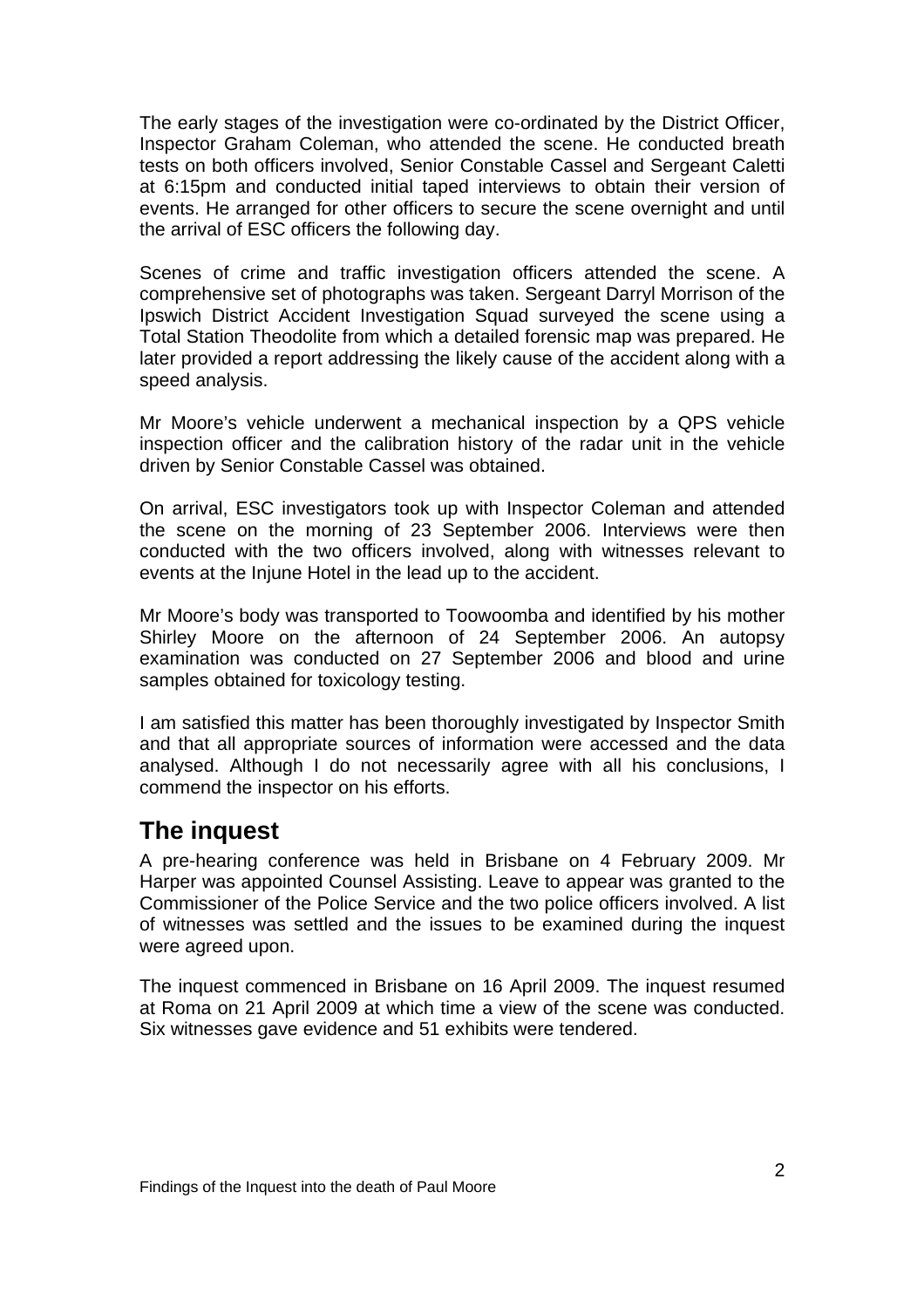## <span id="page-4-0"></span>**The evidence**

I turn now to the evidence. Of course I can not even summarise all of the information contained in the exhibits and transcript but I consider it appropriate to record in these reasons the evidence I believe is necessary to understand the findings I have made.

## *Social history*

Paul James Moore was born on 2 June 1971, the oldest of six children to Paul and Shirley Moore.

He grew up and attended school in Ocean Grove, Victoria. He was not academically inclined but early on developed a talent and passion for all things mechanical. He qualified as an excavator operator in the footsteps of his father and continued to work in the industry all his life.

Paul went on to live and work in Cobden, a small town in Victoria where he owned a house. He was married briefly; a union which produced a daughter although, unfortunately, ended in such a way that he was soon estranged from her. He had something of an itinerant and adventurous nature and, after visiting his sister in Roma, became enamoured with the area. In 2002 he took up a brief period of work as a bulldozer driver with Grant and Sandra Godfrey who run a business from Comet Downs, their property located about 30 kms south-west of Injune. He would return more or less annually to work for them, but on a casual basis.

It is clear from the material before me that Paul was a hard worker and was well liked by his employers. I am grateful for the further information about Paul provided to me by Mrs Moore. She has an admirably realistic view of her son's many admirable qualities and his faults. Mr Moore clearly had a problem with alcohol. Although happy, rather than aggressive, when drunk he had a habit of driving and, if caught, failing to comply with police directions. This is borne out in an unenviable traffic history.

Paul is fondly remembered by his family for his oft exhibited qualities of gregariousness, loyalty and humour. It is clear that he was much loved and admired.

I offer his family my sincere condolences for their sad loss.

### *Background to the pursuit*

Mr Moore had worked at Comet Downs at irregular intervals for the five years preceding his death. He returned to this employment in early August 2006 and was due to finish that stint on 23 September.

On 22 September the station owner, Mr Godfrey, had requested that Mr Moore assist him move a bulldozer to another part of the property at about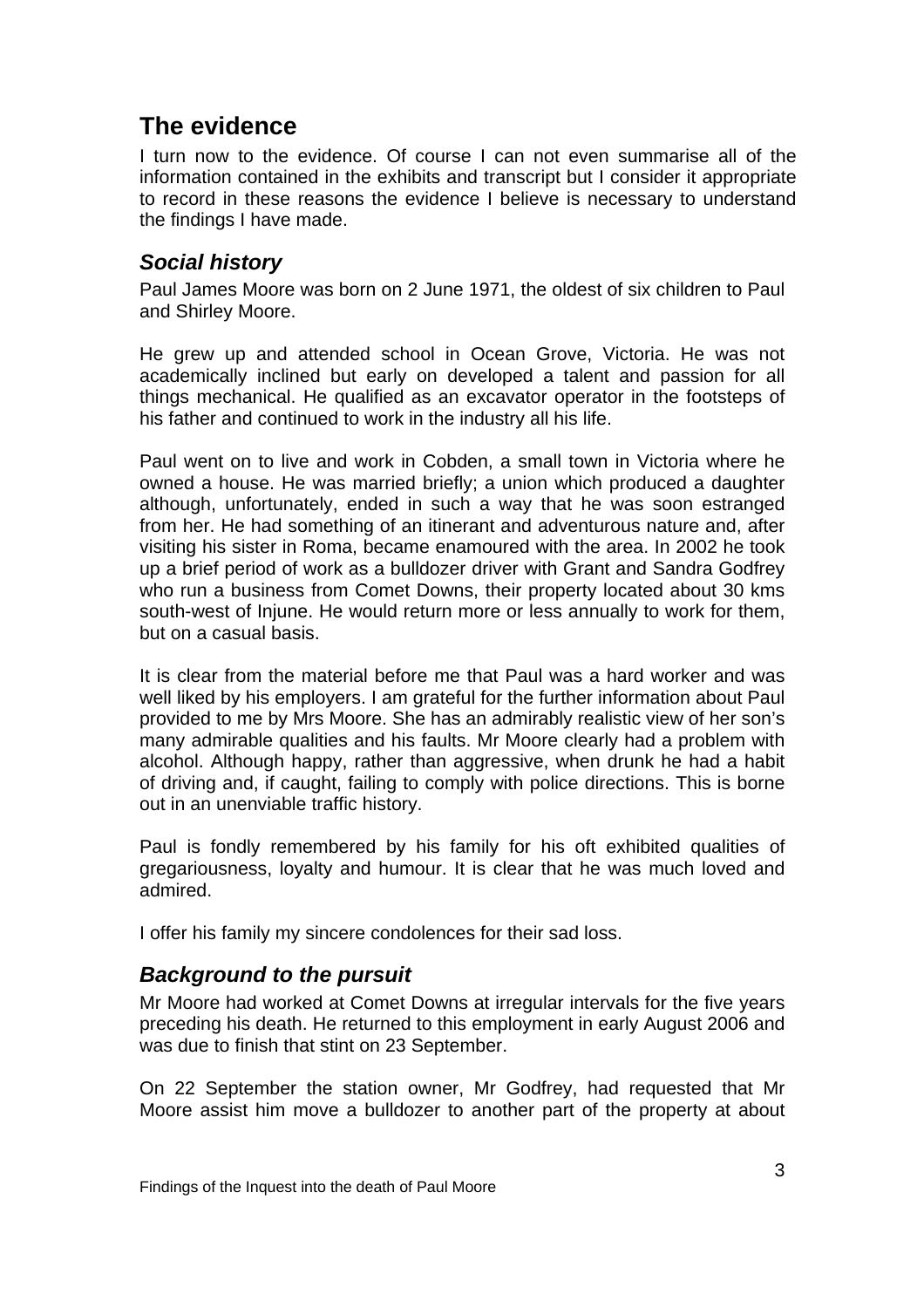12:30pm. Shortly after 9.00am he left the property, indicating to Mrs Godfrey that he was heading to Injune to buy some new clothes.

Katherine Sherman, the licensee's daughter, was rostered to work behind the bar at the Injune Hotel from midday to 5pm. At about midday, Ms Sherman took over from her mother who had opened the bar at 11.00am. Ms Sherman had experience working in other country hotels. She was not required to be formally trained in the responsible service of alcohol (RSA). However, it seems she was cognisant of her responsibilities in this regard. This suggestion is supported by the nature of her dealings with Mr Moore as the afternoon progressed.

Ms Sherman gave evidence that Mr Moore was in the public bar when she commenced her shift. Ms Sherman had not seen Mr Moore previously. She recalls he was seated at the bar and appeared to be there with two other men who were also unknown to her. Mr Moore was drinking schooners of VB and was possibly in a 'shout' with the other two men; although Ms Sherman recalls that of the three, Mr Moore was drinking more slowly.

At around 1.00pm, Mr Moore rang Mr Godfrey to ask what time he was required. The bulldozer still needed to be moved at this stage and Mr Moore advised that, despite having had a 'couple' of beers, he would come back to attend to it.

The two men talking to Mr Moore left around this time and over the course of the next hour or so Ms Sherman recalls having a brief discussion with Mr Moore in which he related his connection to the area via Comet Downs. Other than this discussion, the only contact between the two for the next two hours was confined to Ms Sherman listening in on conversations and the brief interaction associated with his ordering of drinks.

Ms Sherman gave evidence that initially Mr Moore was well spoken and sober. However, as the afternoon continued it became apparent that Mr Moore was getting drunk. The bar attendant noticed his apparent overfamiliarity with other customers he didn't know, followed by a relatively sudden disengagement from those around him. This resulted in him making loud and disconnected comments.

Sandra Godfrey dropped into the Injune Hotel at around 3:30pm. She spoke to Mr Moore and it was obvious to her that he was drunk; slurring his words and staggering as he walked to the toilet. She later saw him asleep in a corner of the bar.

At around 4.00pm, Mr Moore was sufficiently intoxicated that when he ordered a further drink, Ms Sherman offered him only water. Mr Moore accepted a glass of water and was initially persistent in again requesting a beer. This time he was refused in a more forthright manner. He apparently accepted the decision and moved away from the bar with the glass of water.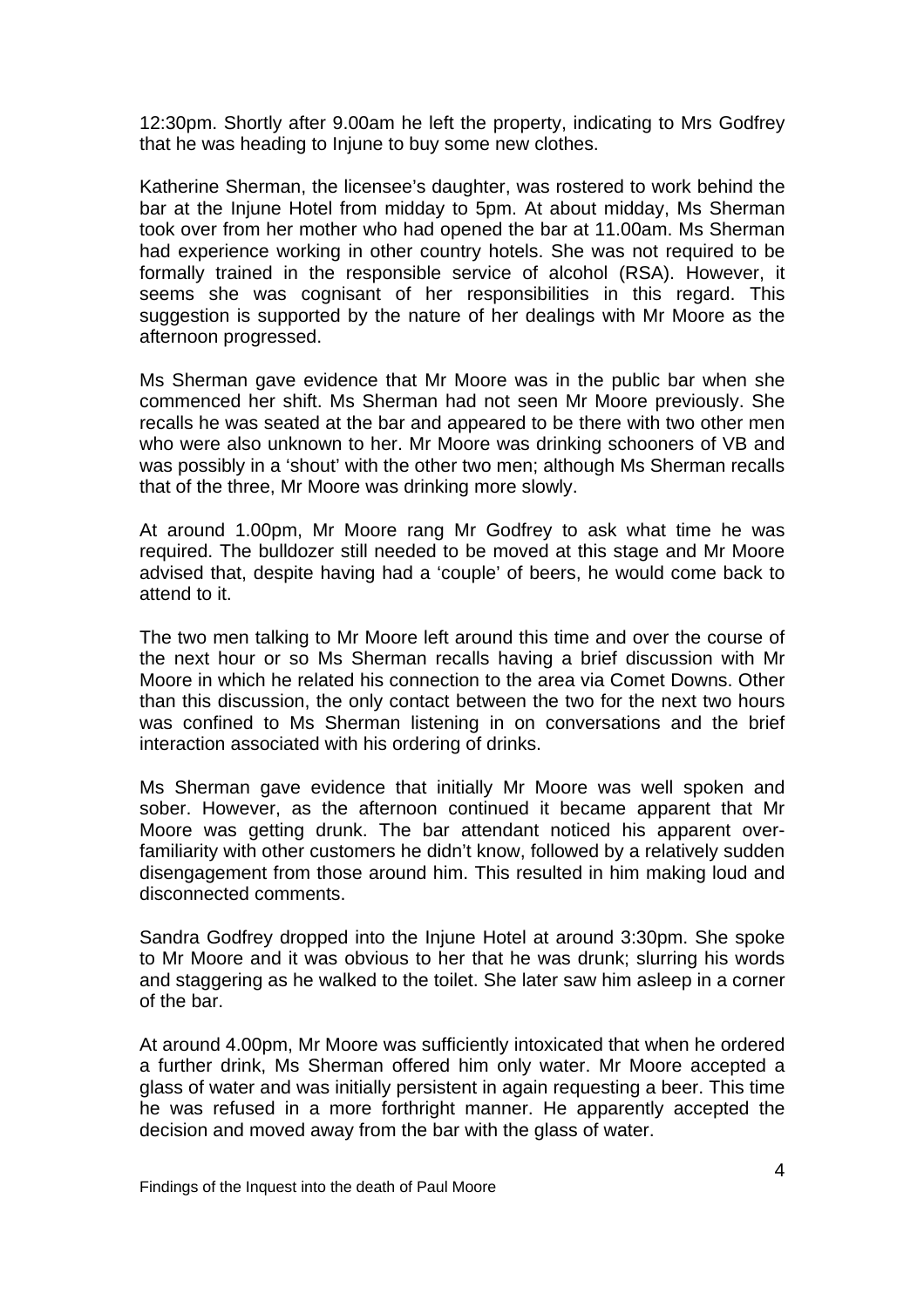<span id="page-6-0"></span>Understandably, Ms Sherman can not be certain how many drinks he had consumed but estimates she served Mr Moore five to seven 15 ounce schooners of VB. It is not known how many he may have had before she started work.

During the remainder of her shift, Ms Sherman recalls Mr Moore sitting in the lounge area of the hotel.

A friend of Ms Godfrey, Kaylee Johnson arrived at the hotel at around 4:30pm. She saw Mr Moore approach Mrs Godfrey. She recalls Mr Moore being very drunk and says that shortly after she arrived, he walked out of the hotel to sit in his vehicle which was parked in the hotel grounds under a tree. He appeared to doze off.

By this time Ms Godfrey had moved to another part of the hotel and saw no more of Mr Moore. She says that Mr Moore had stayed in town on previous occasions when drinking and she, naturally enough, presumed he would do the same that evening if she thought about it at all.

Ms Sherman recalls that when she finished her shift at 5.00pm, Mr Moore was still in the hotel. Shortly after 5.00pm, Ms Johnson was surprised to observe Mr Moore drive away from the hotel. Mr Moore's white Daihatsu Sedan travelled in a southerly direction out of town, along the Carnarvon Highway and quickly reached high speed.

#### *Mr Moore comes to the attention of police*

Senior Constable Adam Cassel, the acting officer in charge of Injune Station, had begun his shift at 4.00pm that day.

At 5:15pm he was conducting a mobile radar patrol, travelling north on the Carnarvon Highway, several kilometres south of Injune in a marked police four wheel drive. He observed Mr Moore's vehicle coming in the opposite direction and saw the radar indicating it was travelling at 151km per hr.

Senior Constable Cassel activated his coloured rotating bar lights, slowed the police vehicle and with his right arm pointed to the side of the road as the on coming Daihatsu approached. It passed him without noticeably slowing, although the officer was in no doubt the driver had seen his direction and was aware he was required to stop. Senior Constable Cassel immediately performed a u-turn and followed the Daihatsu.

Sergeant Greg Caletti, the usual officer in charge of the Injune station, had spent the day acting as officer in charge of the Roma District Traffic Branch. He had left Roma at about 4.00pm and was driving home to Injune in a marked police traffic branch sedan. Nearing Injune he noticed the flashing lights of Senior Constable Cassel's vehicle ahead of him. It was performing a u-turn. Almost immediately, his attention was drawn to Mr Moore's vehicle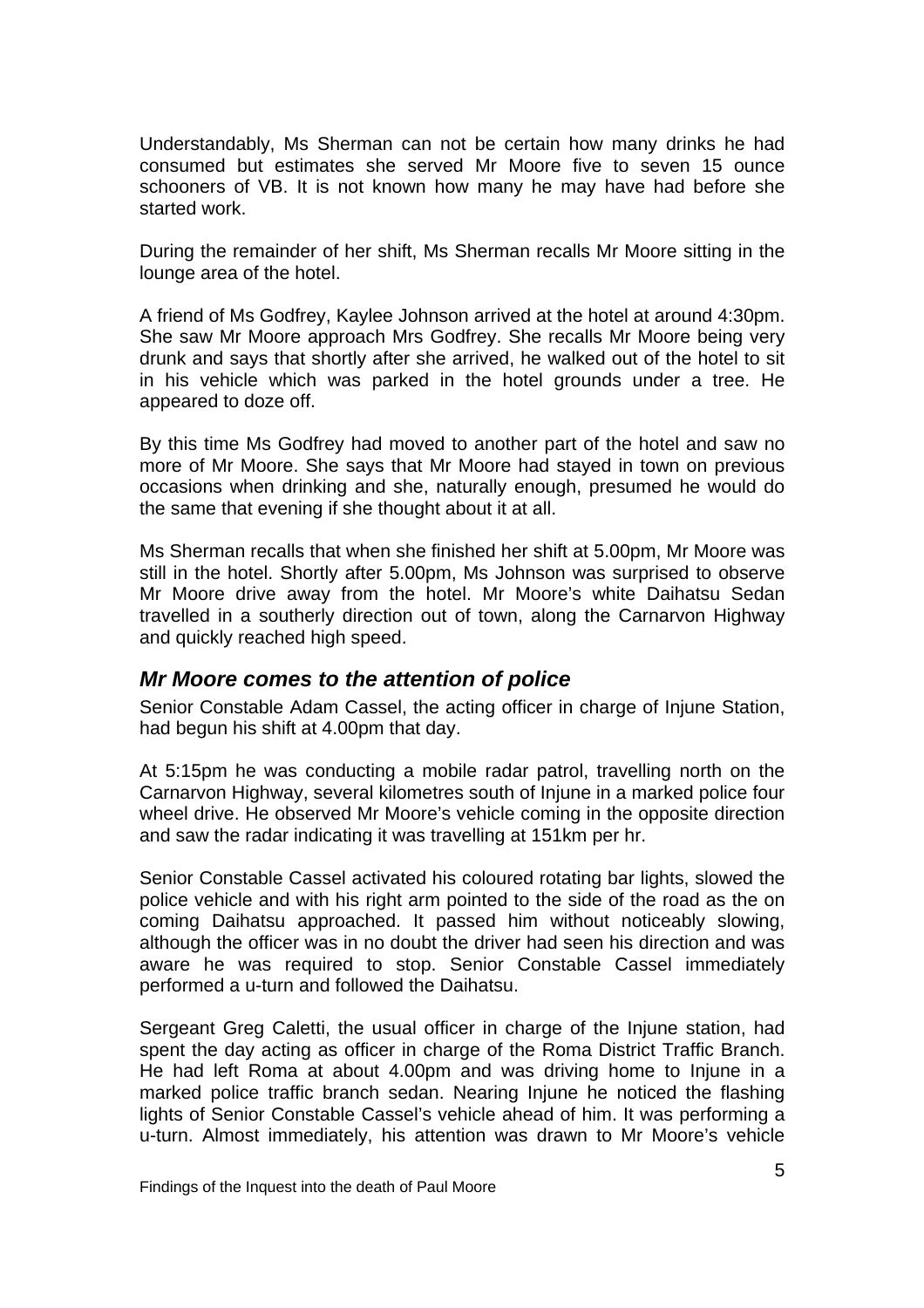speeding towards him. It ran wide around a left hand bend, forcing him to take minor evasive action by moving to the left of the road. At inquest he estimated that by the time Mr Moore passed him, Senior Constable Cassel had completed his u-turn and was around 100m behind the Daihatsu.

It was immediately apparent to Sergeant Caletti he was observing an attempted interception. He spoke to Senior Constable Cassel over the police radio who confirmed what was happening. Sergeant Caletti activated his lights with a view to assisting. He pulled over to the left, waited for a vehicle behind him to pass, performed a u-turn and then followed in the direction of Senior Constable Cassel and Mr Moore.

When interviewed the day after the crash, Sergeant Caletti says when he began travelling south, he could see the police vehicle turning right down Blue Lagoon Road and he followed. That intersection was about three to four hundred metres south of where Sergeant Caletti turned around. When he gave evidence, the officer said when he turned to travel south, the police vehicle was out of sight and he learnt that it had turned off the highway in a radio call from Senior Constable Cassel. I can not resolve this inconsistency but nothing turns on it in my view. He was on either version, several hundred metres behind the four wheel drive by this time.

After about 100 metres of bitumen, Blue Lagoon Road narrows to a single lane of poor quality gravel. It is rutted and narrow. It runs in a westerly direction from the Carnarvon Highway and is a no through road.

At the time of the crash, Sergeant Caletti had been based in Injune for about six years and as his parents in law lived in Blue Lagoon Road he knew it well. He therefore suggested to Senior Constable Cassel that he take the lead. At the inquest he says this decision was also motivated by the undesirability of driving the 4wd at high speed.

As a result, soon after the police vehicles came onto Blue Lagoon Road, Senior Constable Cassel moved to the left and let Sergeant Calletti take the lead.

Sergeant Caletti gave evidence that initially he was travelling at around 90km per hr, before slowing to around 80km per hr because of the glare of the western sun and the poor condition of the road. Having recently driven it, I share his view that 80 km per hr is probably the upper limit for safe driving.

Sergeant Caletti says they knew the road was a dead end and they expected to come across the Daihatsu without having to pursue it at close quarters.

Sergeant Caletti stated at inquest that shortly after this time as he came around a right hand bend in the road, he noticed that the dust he had associated with Mr Moore's vehicle no longer appeared to be 'trailing' dust,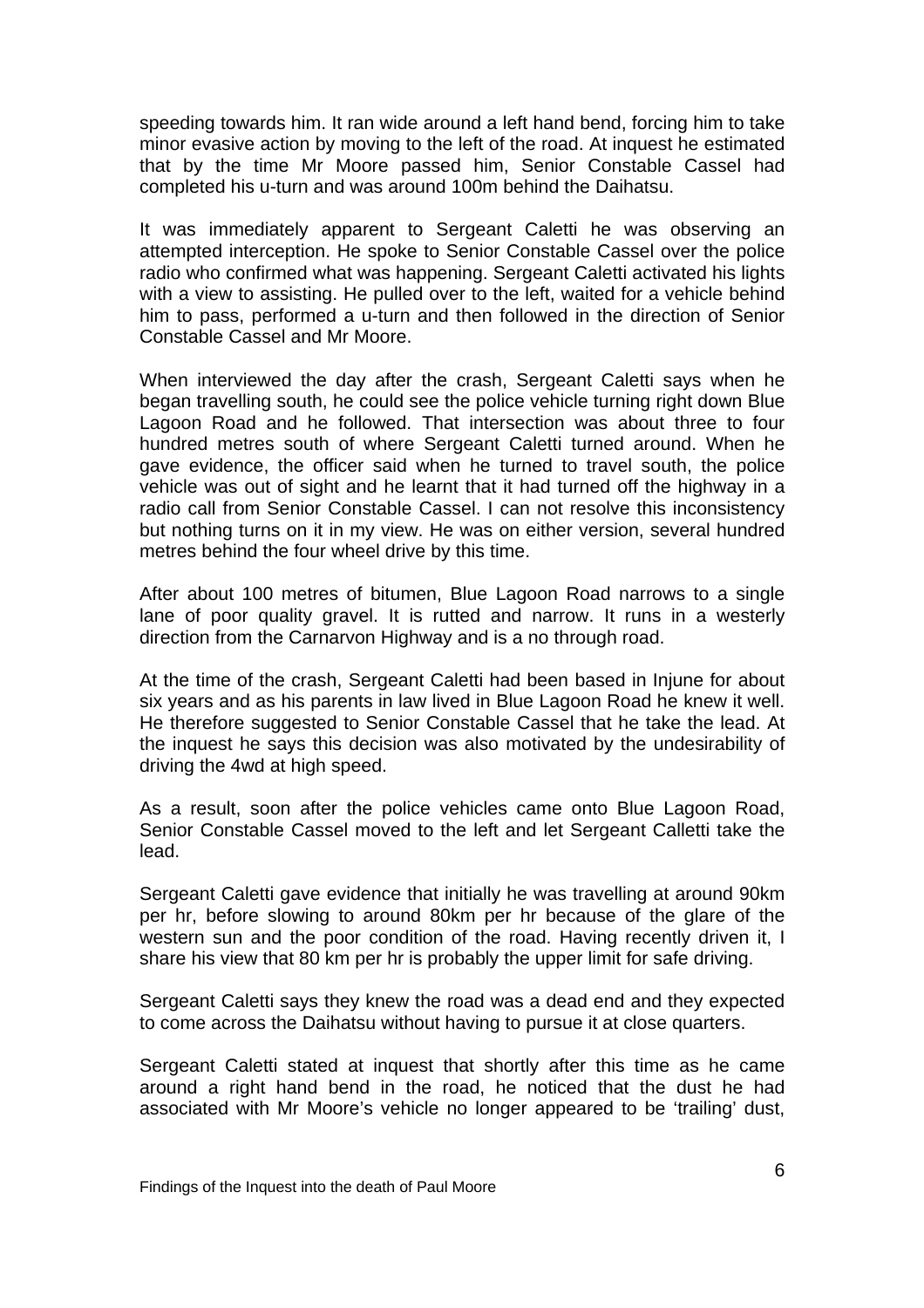<span id="page-8-0"></span>rather, it was concentrated in one area. This is consistent with what we now know to be the crash site.

### *The crash and aftermath*

Approximately 1.8km along Blue Lagoon Road there is a signposted dip in the road. It is quite steep and deep and could not be driven through safely at more than 80 km per hr in my view. Approximately 90 metres past this dip, tyre marks were found which reveal the Daihatsu commenced to yaw whereby the rear tyres tracked left and outside the front tyres. This resulted in the vehicle travelling around its centre of mass while slipping sideways. In addition to being a consequence of speed, Sergeant Morrison acknowledged at inquest that this may have been caused by a phenomenon whereby the effective weight, and therefore grip, of the vehicle was reduced as it exited the dip.

Mr Moore was unable to control the direction of travel of the vehicle. It continued to slide towards the right hand gutter and, on impact with the edge, flipped sideways and collided with a tree. The impact caused the vehicle to split in two. It appears that Mr Moore was not wearing a seatbelt and he was flung from the wreckage, landing on the road.

Sergeant Caletti was first on the scene and drove slowly past the wreckage and the body of Mr Moore. Recognising the need to preserve the scene he then motioned for Senior Constable Cassel to pull up before the accident scene. Senior Constable Cassel attended to Mr Moore. It was immediately apparent he was unable to be assisted. Senior Constable Cassel contacted Roma station to advise of the incident. The officers then awaited Inspector Coleman's arrival an hour later.

After forensic examination, Mr Moore's body was taken to Roma Hospital and then, late in the evening, transported to Toowoomba Base Hospital mortuary.

### *The investigation findings*

Sergeant Morrison's analysis of the yaw marks left by the Daihatsu allowed him to estimate the speed of that vehicle at between 115km/h and 120km/h at the commencement of those tyre marks.

A QPS mechanical inspection of the Daihatsu revealed some deficiencies with the vehicle; in particular the rear brake pads being worn to replacement level. It was otherwise found that the vehicle was in satisfactory mechanical condition and no defects were found which could be said to have contributed to the accident.

The breath tests conducted on the two police officers involved showed readings of 0.00%.

Investigation revealed that there was no practice of recording radio communications in the Roma police district at the time of this accident. The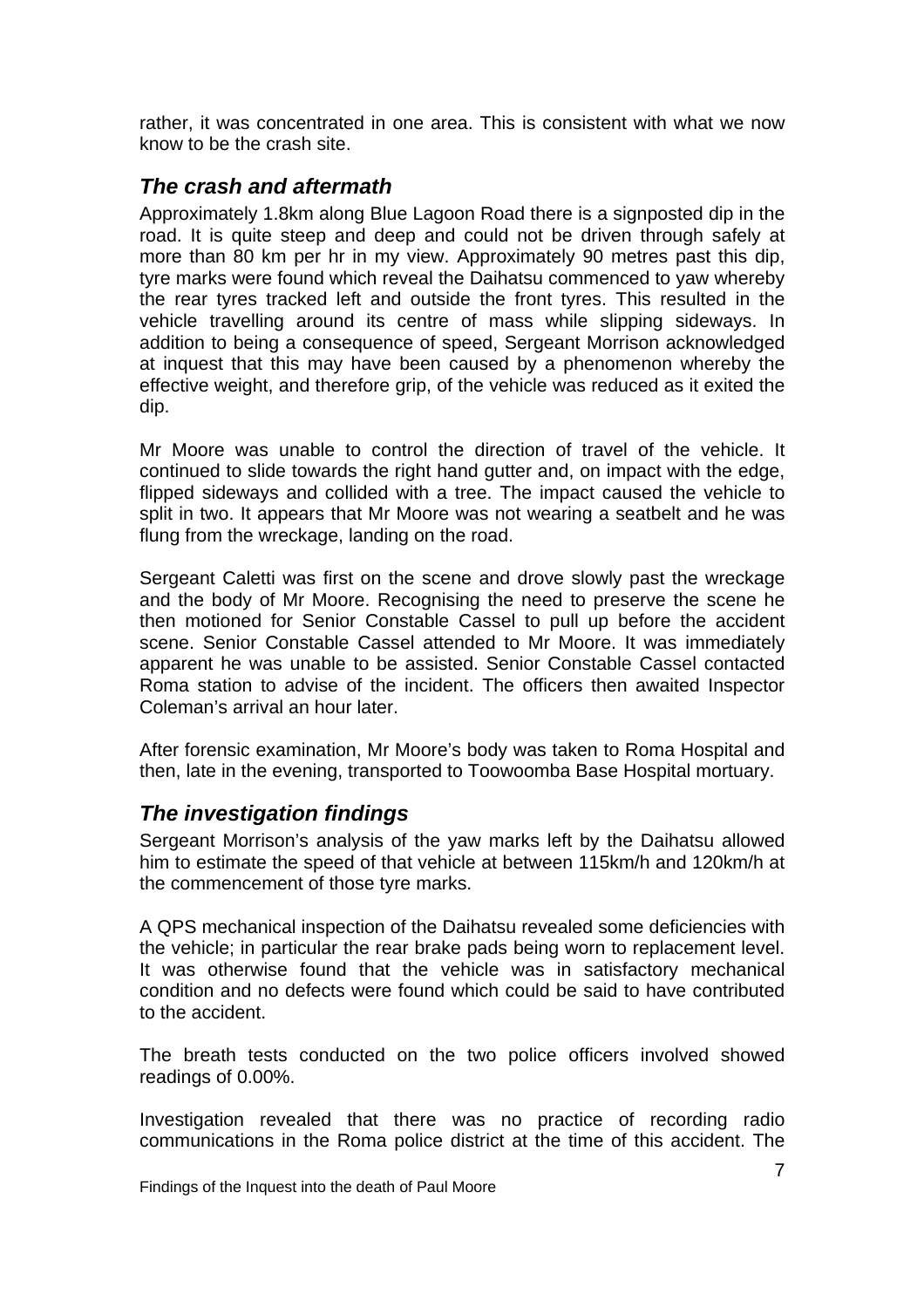<span id="page-9-0"></span>lead up to the accident appears to have been heard by an officer at Roma; however, there was otherwise no interaction with a person who may have become 'pursuit controller' as no pursuit was ever called. Facilities now allow for radio communications in the Roma police district to be recorded.

#### *The autopsy*

On 27 September 2006, an autopsy was conducted on the body of Paul Moore at Toowoomba by Dr Roger Guard, an experienced pathologist.

An external examination revealed:

*'…multiple abrasions to the face….a massive scalp lesion with scalp flap down to skull present at the front of the head to the right-hand side measuring approximately 10cm x 5cm. There is a massive contusion over the right shoulder with an obvious fracture dislocation of the right humerus. There is another mark across the neck in the region of the thyroid cartilage. There are multiple abrasions to the front of the chest and an obvious stove-in chest (flail segment of thorax). This would have produced a bilateral pneumothoraces. There are abrasions to the right side of the abdomen over the liver area.'*

Internal examination revealed amongst other injuries, massive multiple fractures to left and right ribs; multiple petechial haemorrhages within the white and grey matter of the brain (suggesting very extensive and severe neuronal shearing stresses); damage to the liver capsule. The ribs on the right side had '*punctured the visceral pleura and damaged the lung and possibly the superior vena cava anteriorly. This has resulted in a massive right sided hemothorax of approximately 1500ml.*'

Dr Guard issued an autopsy certificate listing the conditions leading directly to death as:

- *1(a) Cerebral trauma (subarachnoid haemorrhages and neuronal shearing stresses)*
- *1(b) plus shock from multiple rib fractures and massive right hemothorax*
- *1(c) and anoxia from flail segment thorax*

Toxicology results showed a blood alcohol content of 190mg/100mL or 0.19% and a urine alcohol content of 271mg/100ml, or 0.27%. No drugs were detected.

## **Findings required by s45**

I am required to find, as far as is possible, who the deceased was, when and where he died, what caused the death and how he came by his death. I have already dealt with this last issue, the manner and circumstances of the death. As a result of considering all of the material contained in the exhibits and the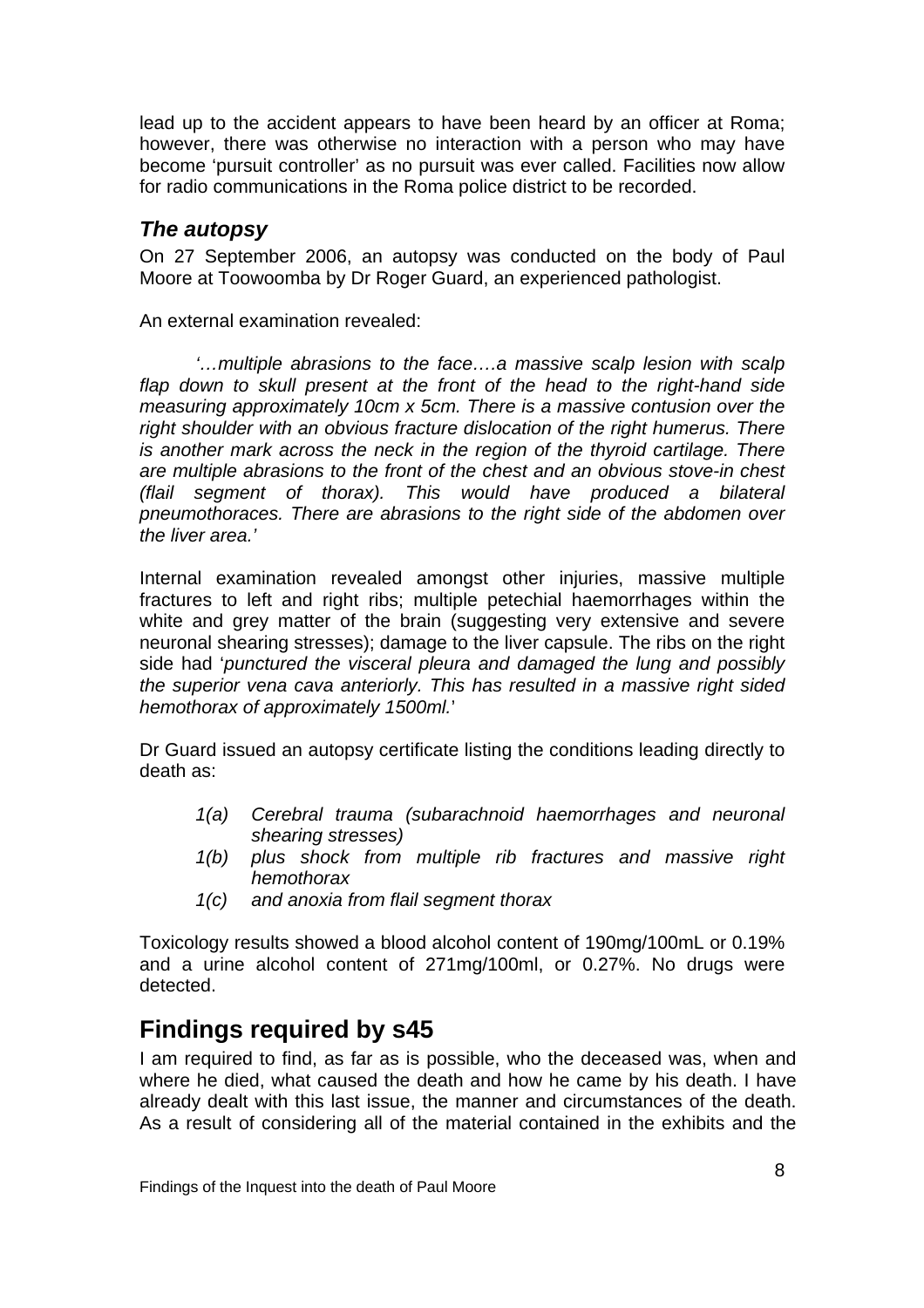<span id="page-10-0"></span>evidence given by the witnesses I am able to make the following findings in relation to the other aspects of the death.

| Identity of the deceased - | The deceased person was Paul James<br>Moore                                                                                       |
|----------------------------|-----------------------------------------------------------------------------------------------------------------------------------|
| Place of death $-$         | He died at Blue Lagoon Road, near Injune in<br>Queensland                                                                         |
| Date of death $-$          | Mr Moore died on 22 September 2006                                                                                                |
| Cause of death $-$         | He died from cerebral trauma, shock and<br>anoxia resulting from a single vehicle traffic<br>accident following a police pursuit. |

## **Concerns, comments and recommendations**

Section 46, in so far as it is relevant to this matter, provides that a coroner may comment on anything connected with a death that relates to public health or safety, the administration of justice or ways to prevent deaths from happening in similar circumstances in the future.

As counsel assisting mentioned at the opening of this inquest, Mr Moore's death is one of seven that followed a police pursuit in the period June 2005 to December 2006. Five inquests have already been held and a final inquest will be held next month. In relation to each, the conduct of the officers involved has been and will be judged against the QPS policies in force at the relevant time. However, as those policies have changed significantly during that period, I shall refrain from making any recommendations for further change until the evidence from all seven inquests has been considered and the impact of the changes evaluated.

## *QPS pursuit policy*

The QPS Operational Procedures Manual (OPM), as it existed at the relevant time, provided the following definitions:

#### *Pursuit*

*Means an attempt by an officer driving a police vehicle to intercept another vehicle where that officer believes on reasonable grounds that the other driver is avoiding interception. An intercept is when an officer is endeavouring to stop another vehicle – a pursuit begins when the officer believes on reasonable grounds that the diver of the other vehicle is intentionally avoiding being intercepted.* 

#### *Abandon*

*Means all police drivers engaged in a pursuit, must immediately acknowledge the direction to abandon the pursuit, turn off flashing warning lights and sirens, pull over and stop the police vehicle in the*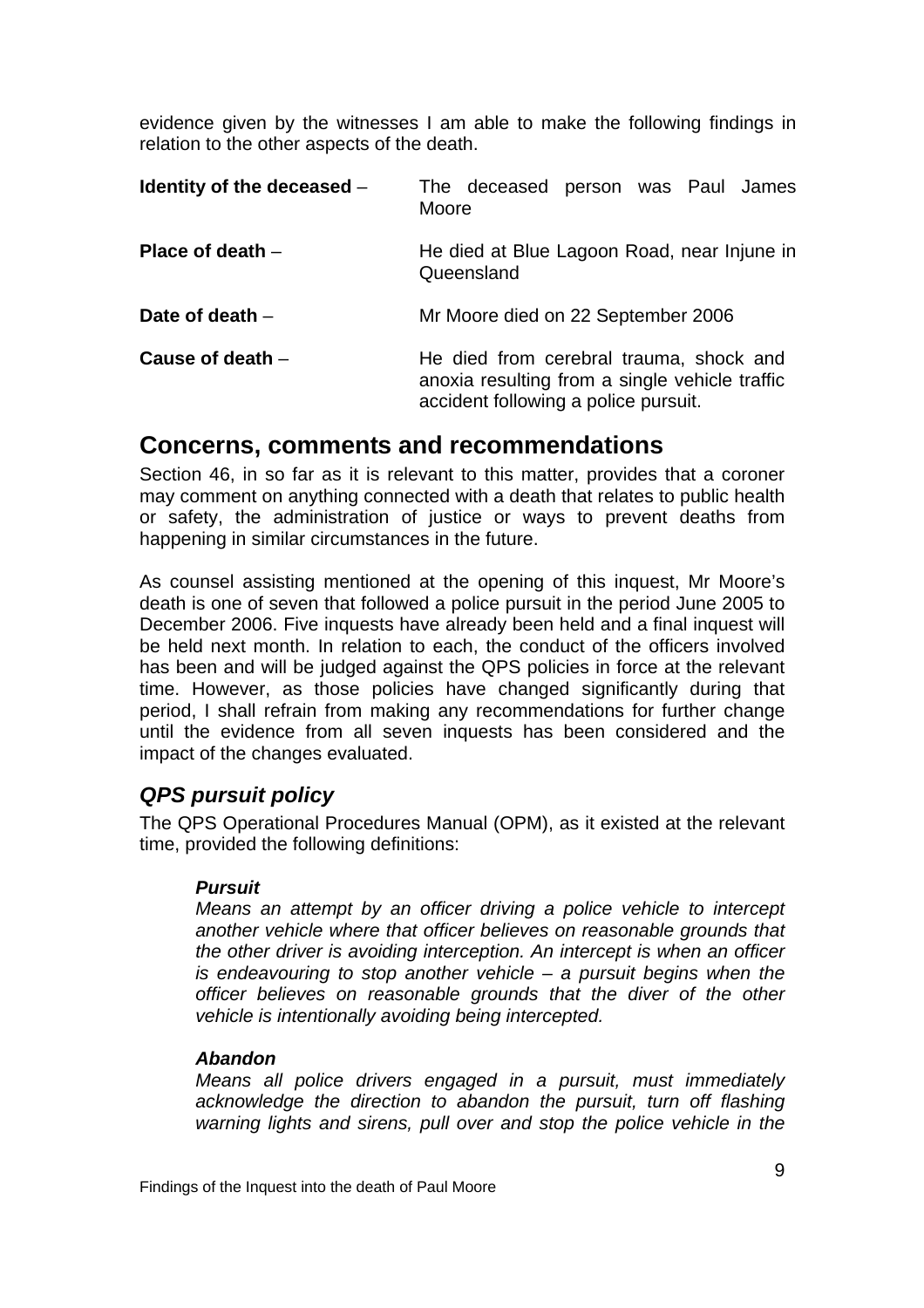<span id="page-11-0"></span>*first available safe position and conduct a safety check of the vehicle before resuming normal patrol or other relevant (pre-pursuit) duties.* 

#### *Disengage*

*Means allowing the pursued vehicle to draw away but continuing to follow the pursued vehicle to further reduce risks from a pursuit. The pursuit controller may direct the pursuing unit(s) to allow the pursued vehicle to draw away. Re-engagement may be considered when appropriate, but only with the prior authorisation of the pursuit controller.* 

#### *Known circumstances*

*Means what is known (not what is suspected or uncertain) in terms of all the circumstances, including the initial offence, that amounts to justifying the risks involved in the urgent duty or pursuit driving."* 

The policy has two layers of controls. It requires the officers undertaking the pursuit to apply a set of risk assessment criteria to determine whether a pursuit should be commenced and continued, and their actions are to be over viewed by another officer who is kept informed of developments via the police radio. That second officer has authority to direct the pursuers to terminate the pursuit. In this case the second layer of control did not become relevant.

The policy provides:-

*"When an officer initiates a pursuit in an area where radio contact can be maintained, that officer is to ensure that the radio operator is advised as soon as possible"* 

of a number of features of the circumstances set out in the policy.

#### **The obligations of the pursuing officers**

In the part headed "*Justification for initiating or continuing a pursuit"* the policy stipulates that *"(t)he risks involved must be balanced against the necessity for the pursuit. Pursuits may be conducted only when;* 

- *(i) the known circumstances are sufficient to justify a pursuit;*
- *(ii) identifying or apprehending the occupant(s) of the pursued vehicle at a later time is unlikely.*

The policy goes on to direct that "*a risk assessment must be conducted in relation to every pursuit."* It then lists 12 factors which must form part of the assessment.

The standard risk management approach is continued by the direction that *"(t)he reasons for and risks involved must be assessed before initiating the pursuit and be continually reassessed during the pursuit. The mandatory operating principle is 'the safety of police, the public and the offenders or*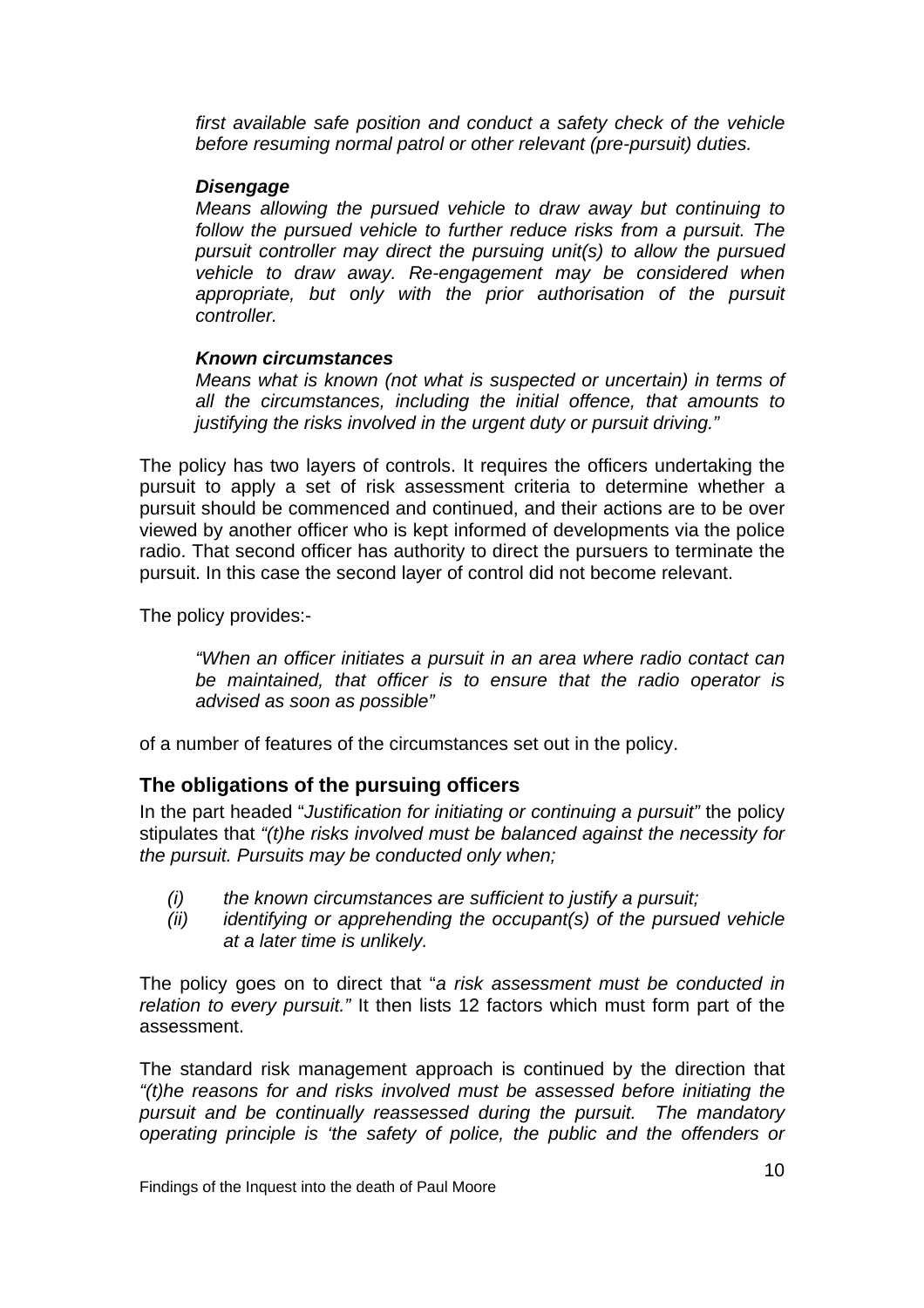<span id="page-12-0"></span>*suspects is paramount.' The pursuit must be abandoned if the risk outweighs the necessity for and known circumstances of the pursuit."* 

The policy provides at section 14.23.7:

"*A pursuit must be abandoned immediately if it creates an unacceptable risk to the safety of any person."* 

As can be seen, the policies required the pursuing officers to balance the utility of a pursuit against the risks it generates. The utility is gauged by considering the consequences of failing to intercept the pursued. In this balancing exercise issues of safety are to be paramount.

#### **Was there a pursuit?**

Senior Constable Cassel attempted to intercept the vehicle by illuminating his bar lights and using a hand signal to direct Mr Moore to stop. He did not. The officer then set after him in an attempt to intercept him.

By failing to stop when directed to do so, and by suddenly turning off the highway about five to six hundred metres further on, I consider Mr Moore was manifesting an intention to avoid being intercepted and a reasonable officer would recognise this to be the case. There is no suggestion that either officer did not come to the same conclusion.

It was submitted by his counsel that Senior Constable Cassel had immediately lost sight of Mr Moore as he turned down Blue Lagoon Road and no pursuit was ever commenced. This is not consistent with the evidence of Sergeant Caletti who says when the vehicles passed him, they were only about 100 metres apart. Unfortunately, Senior Constable Cassel was unable to give evidence as a result of a medical condition and the differences in his version and that of the other officer could not be explored.

In any event, there is no dispute that when Mr Moore failed to stop, Senior Constable Cassel went after him with the intent of effecting an interception.

I find that when Senior Constable Cassel executed a u-turn and followed Mr Moore after he had failed to stop, a pursuit had commenced.

#### **Was the pursuit justified?**

Mr Moore was obviously exceeding the speed limit. Senior Constable Cassel was entitled to intercept him. Nothing about Mr Moore, his car, his manner of driving, the road or traffic conditions, or any other aspect of the circumstances that was apparent to the officers made the risk of pursuing outweigh the necessity for it when the vehicles were on the highway.

I find in initiating the pursuit Senior Constable Cassel was acting in accordance with the policy.